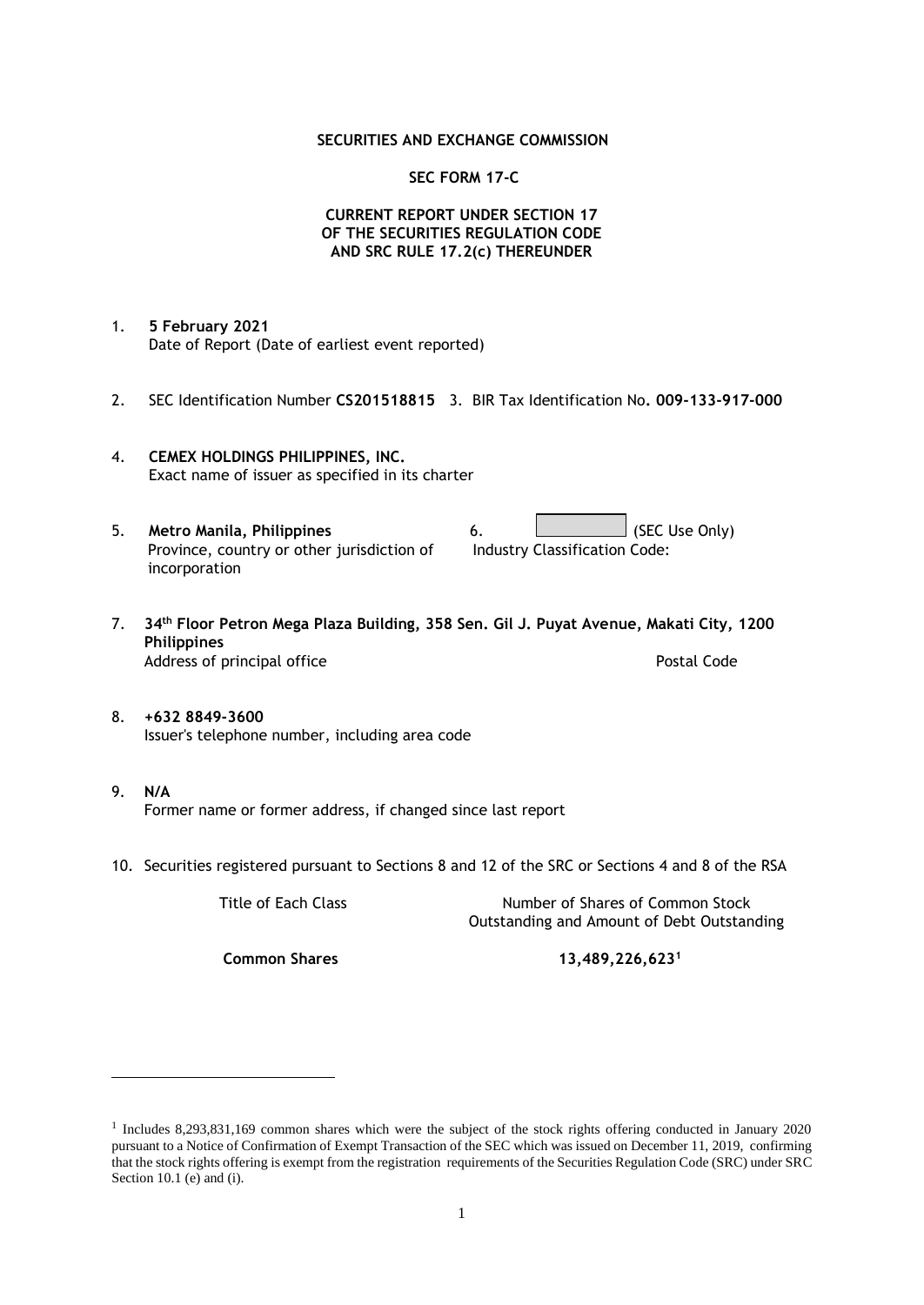11. Indicate the item numbers reported herein: **Item 9**

**CEMEX HOLDINGS PHILIPPINES, INC. ("CHP") will be presenting its 4 th Quarter 2020 results on Monday, February 15, 2021 10:00 AM GMT+08, by way of hosting a conference call and webcast presentation to discuss these results. The live presentation can be accessed at [www.cemexholdingsphilippines.com,](http://www.cemexholdingsphilippines.com/) or interested parties may access the audio-only conference call by connecting to a dial-in number.** 

**The attached Press Release dated 5 February 2021 contains further details.**

### **SIGNATURES**

Pursuant to the requirements of the Securities Regulation Code, the issuer has duly caused this report to be signed on its behalf by the undersigned hereunto duly authorized.

**CEMEX HOLDINGS PHILIPPINES, INC. 5 February 2021 Issuer Community Community Community** Community Community Community Community Community Community Community Comm

launier vir de seu  **Jannette Virata Sevilla Compliance Officer**